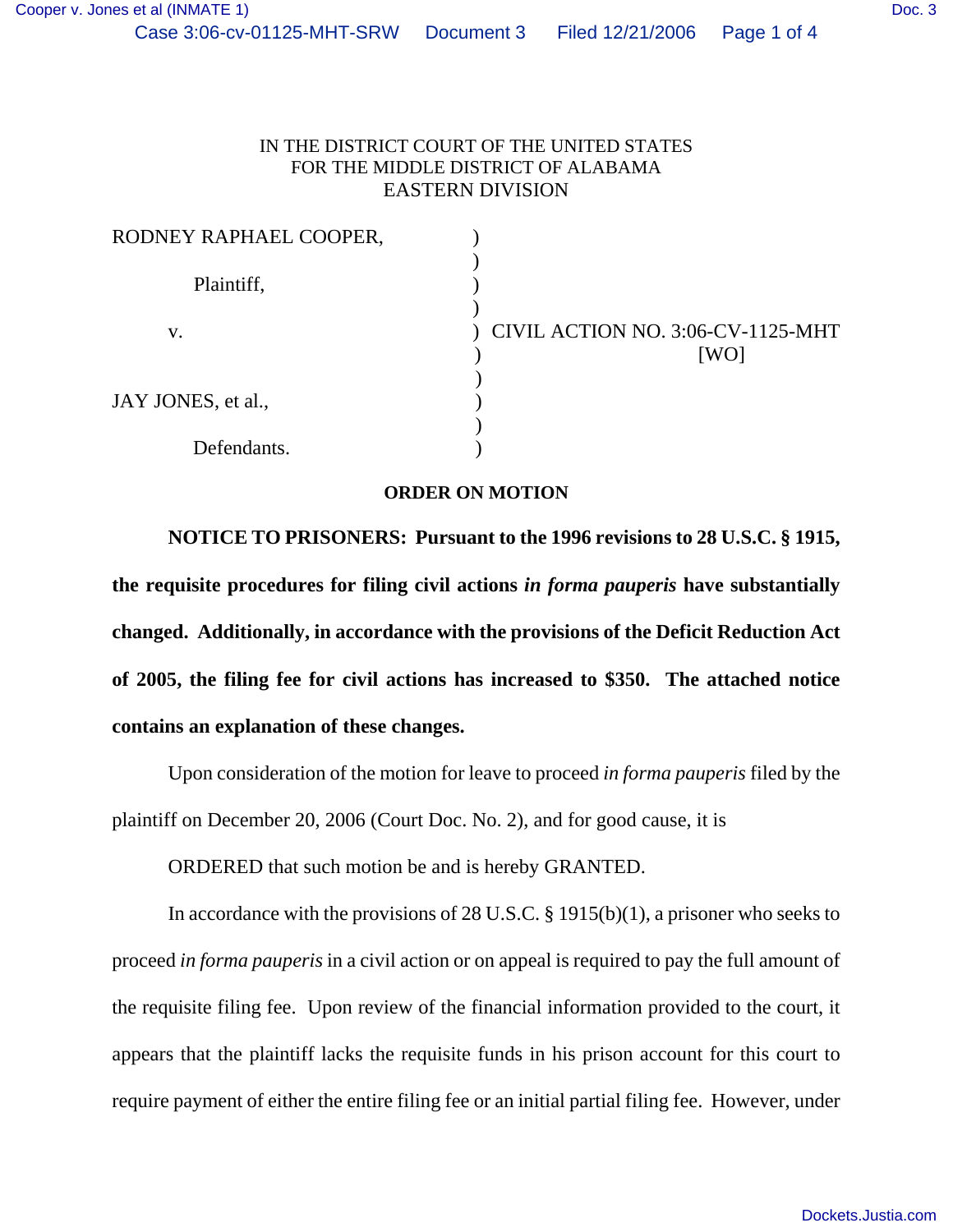the provisions of 28 U.S.C. § 1915(b)(1), this court must "assess and, when funds exist, collect" the \$350.00 filing fee from monies available to the plaintiff. In light of the foregoing and in accordance with the provisions of 28 U.S.C. § 1915(b)(2), it is further

## ORDERED that:

1. The plaintiff shall make monthly payments of 20 percent of each preceding month's income credited to his account as payments towards the \$350.00 filing fee.

2. Those persons having custody of the plaintiff shall forward the above described payments from the plaintiff's account to the clerk of this court each time the amount in the plaintiff's account exceeds \$10.00 until the \$350.00 filing fee is paid in full. *Id.* 

To aid the plaintiff and those persons having custody of the plaintiff in complying with the requirements of this order, the clerk is DIRECTED to furnish a copy of this order to the inmate account clerk at the Lee County Detention Center.

The plaintiff is advised that if this case is dismissed for any reason he remains obligated to pay the \$350.00 filing fee. The filing fee will be collected from any funds which become available to the plaintiff and will be forwarded to this court by those persons having custody of the plaintiff pursuant to the directives contained in this order.

Additionally, the plaintiff is advised that if he files a notice of appeal he will likewise be required to pay the requisite appellate filing fee which is currently \$455.00. Thus, if at the time the plaintiff files a notice of appeal he has the necessary funds to pay the \$455.00 filing fee, he must submit such amount to the court with the notice of appeal. If the requisite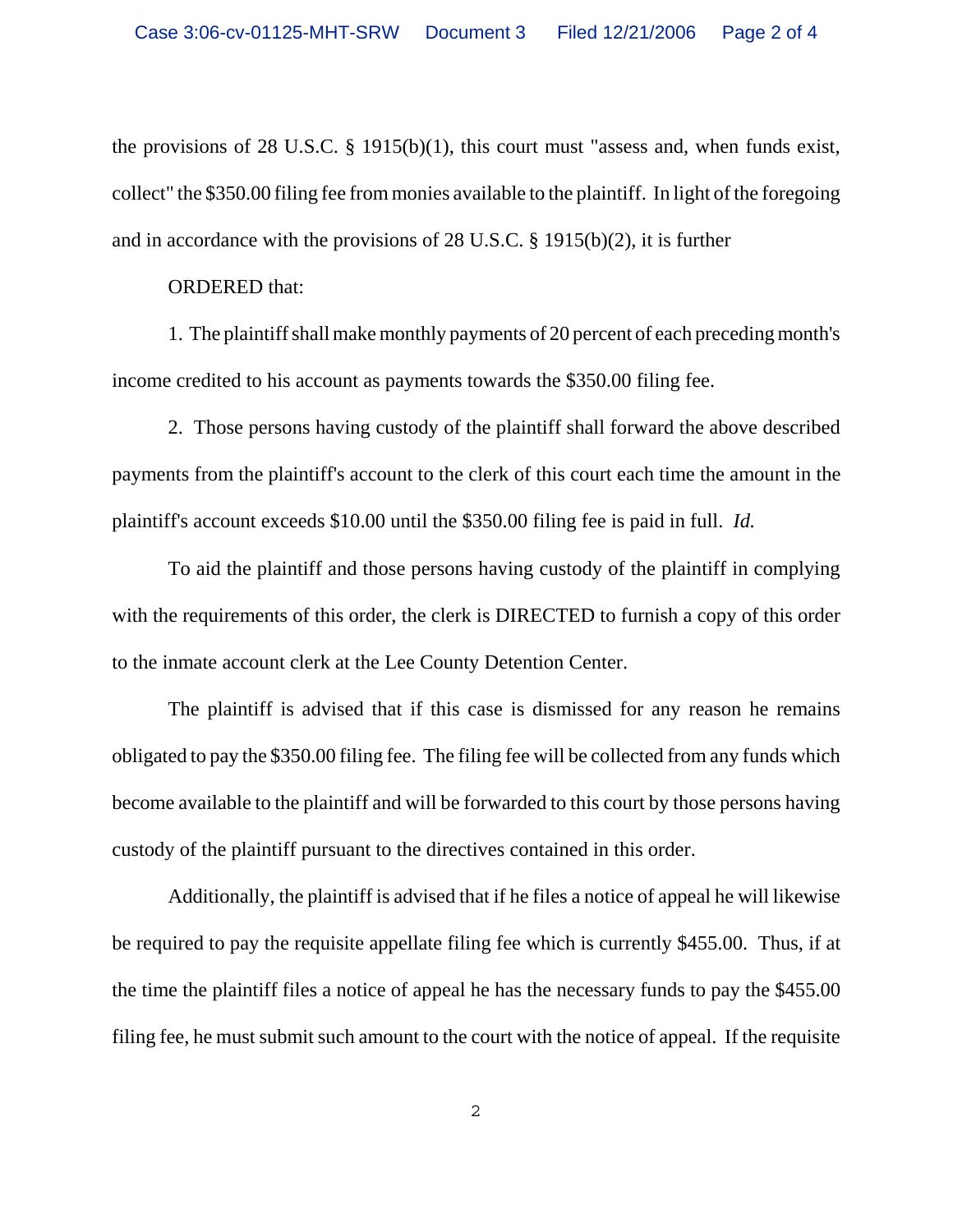funds are not available and the plaintiff seeks to proceed *in forma pauperis* on his appeal, he must complete an affidavit in support of such request and supply the court with a certified copy of his prison account statement for the 6-month period preceding the filing of the appeal. However, the plaintiff is informed that regardless of this court's determination on his *in forma pauperis* motion the entire appellate filing fee will be collected from those persons having custody of him from funds available in his prison account in a manner similar to that outlined in this order.

Done this 21st day of December, 2006.

 /s/ Susan Russ Walker SUSAN RUSS WALKER UNITED STATES MAGISTRATE JUDGE